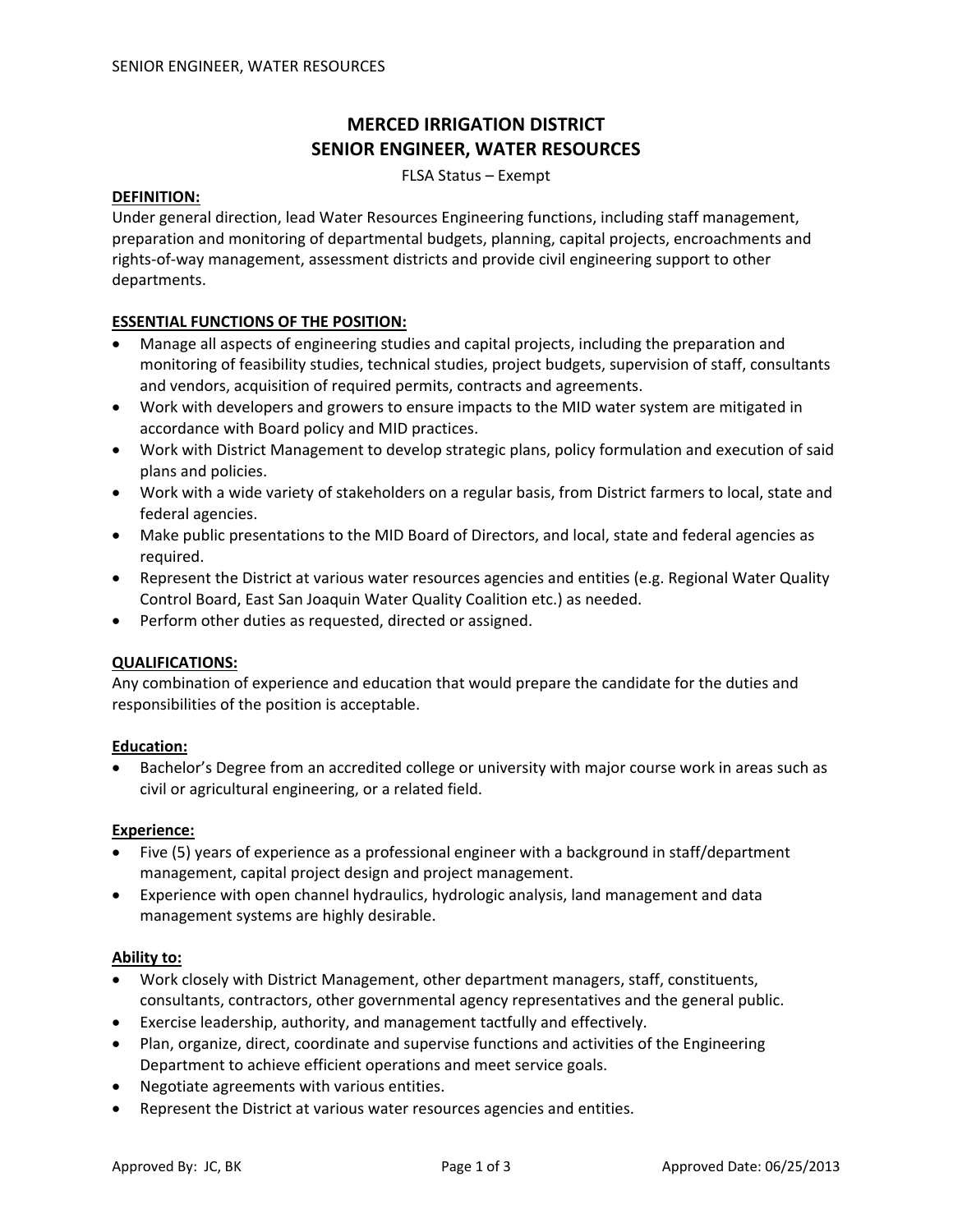- Interact effectively with City/s and County governments, serving the District's best interest.
- Solve problems and recommend changes in standards, procedures, and policies to best serve District constituents.
- Ensure prompt and proper response to public concerns and complaints.
- Communicate effectively both orally and in writing. Work cooperatively with staff, employees, and employee organizations.
- Handle confidential information appropriately.
- Effectively utilize various engineering software programs, spreadsheets, word processing software and other typical office software programs.
- Maintain records, analyze data, and compile comprehensive technical reports and recommendations concerning various aspects of engineering.
- Represent District policies, programs and services effectively with employees, contractors, representatives of other agencies and the public.
- Operate a desktop computer to access varied databases and applicable software.
- Understand and carry out oral and written instructions
- Appreciate political sensitivities and deal tactfully and courteously with the public.
- Initiate and maintain effective safety practices that relate to the nature of the work.
- Supervise, train and evaluate assigned staff.
- Organize, schedule and coordinate work.
- Operate a vehicle observing legal and defensive driving practices.
- Establish and maintain effective relationships with those contacted in the course of work.

# **Knowledge of:**

- Civil engineering practices related to water conveyance infrastructure design and hydraulics.
- Project initiation, CEQA requirements, design and construction.
- Subdivision Map Act is a plus.
- Bid specification principles.
- Bid and contracting processes and applicable laws.
- Research and analysis methodologies.
- Technical report preparation
- Supervisory skills to effectively lead engineering staff.

# **Necessary Special Requirements:**

- A valid California registration as a Civil Engineer or ability to obtain such certification within twelve (12) months.
- Must file a Statement of Economic Interests in compliance with Government Code Section 8100.
- Must complete a two hour Ethics training course every two years in compliance with California AB 1234.
- Must complete two hours of Sexual Harassment training every two years in compliance with California AB 1825.
- A valid California Class C Driver License and the ability to maintain insurability under the District's vehicle insurance program.
- Abide by all District policies, guidelines and rules.